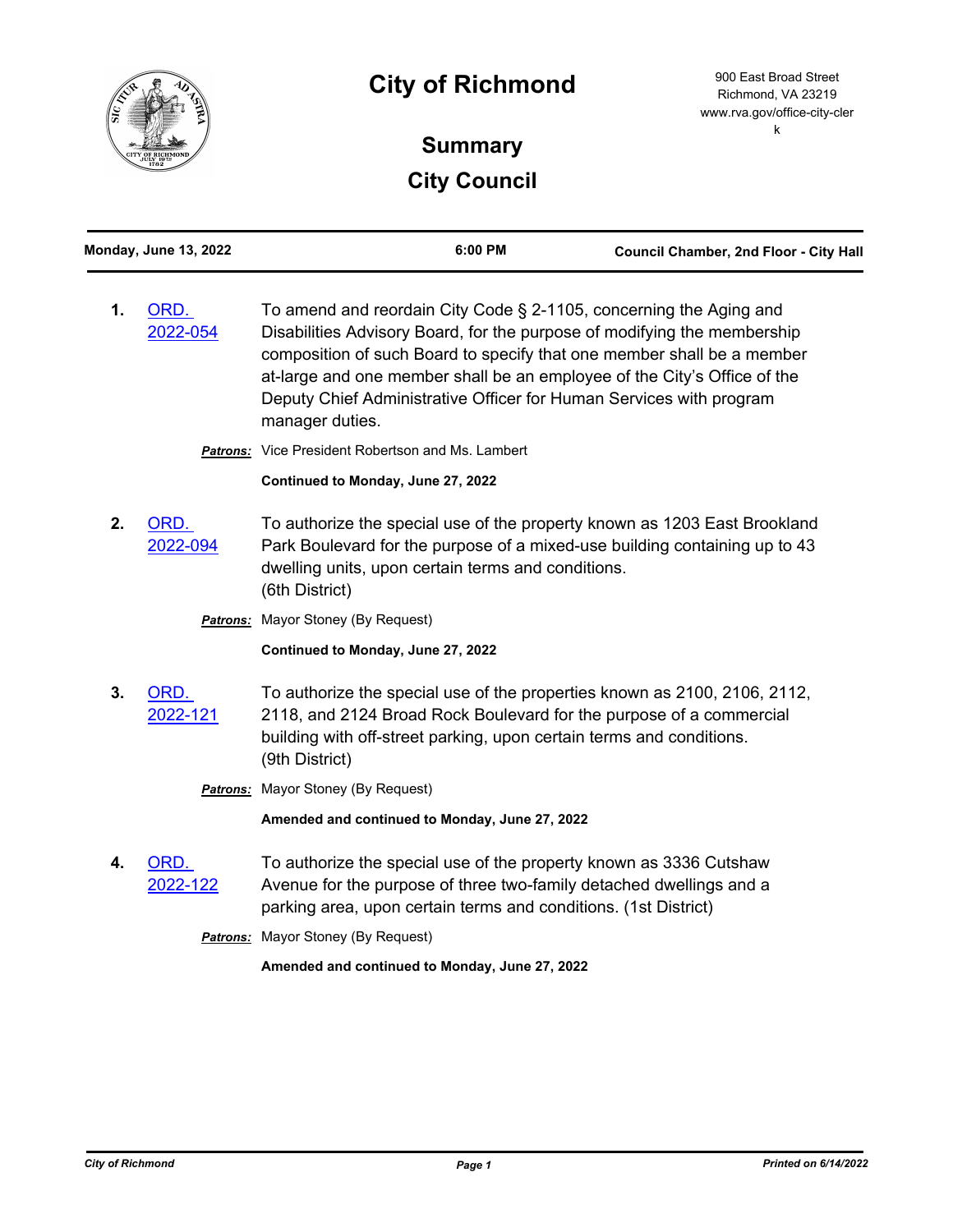**5.** ORD. [2022-127](http://richmondva.legistar.com/gateway.aspx?m=l&id=/matter.aspx?key=31810) To authorize the special use of the property known as 2417 Stuart Avenue for the purpose of a [single-family attached dwelling with an accessory] dwelling unit within an accessory building to an existing single-family attached dwelling, upon certain terms and conditions. (As Amended) (2nd District)

**Patrons:** Mayor Stoney (By Request)

**This ordinance was adopted.**

**6.** ORD. [2022-145](http://richmondva.legistar.com/gateway.aspx?m=l&id=/matter.aspx?key=31900) To rezone the property known as 600 Decatur Street from the B-7 Mixed-Use Business District to the B-4 Central Business District. (6th District)

**Patrons:** Mayor Stoney (By Request)

**This ordinance was adopted.**

**7.** ORD. [2022-146](http://richmondva.legistar.com/gateway.aspx?m=l&id=/matter.aspx?key=31961) To rezone the property known as 1200 Dinwiddie Avenue from the M-1 Light Industrial District to the B-7 Mixed-Use Business District. (6th District)

**Patrons:** Mayor Stoney (By Request)

**This ordinance was adopted.**

**8.** ORD. [2022-147](http://richmondva.legistar.com/gateway.aspx?m=l&id=/matter.aspx?key=31806) To authorize the special use of the property known as 2516 East Leigh Street for the purpose of (i) an age-restricted multifamily dwelling containing up to 62 dwelling units and an accessory parking area and (ii) up to nine single-family attached dwellings, upon certain terms and conditions, and to repeal Ord. No. 95-151-153, adopted Jun. 26, 1995. (7th District)

**Patrons:** Mayor Stoney (By Request)

**This ordinance was adopted.**

**9.** ORD. [2022-148](http://richmondva.legistar.com/gateway.aspx?m=l&id=/matter.aspx?key=31728) To authorize the special use of the property known as 3216 3rd Avenue for the purpose of four single-family detached dwellings, with off-street parking, upon certain terms and conditions. (6th District)

*Patrons:* Mayor Stoney (By Request)

**Continued to Monday, June 27, 2022**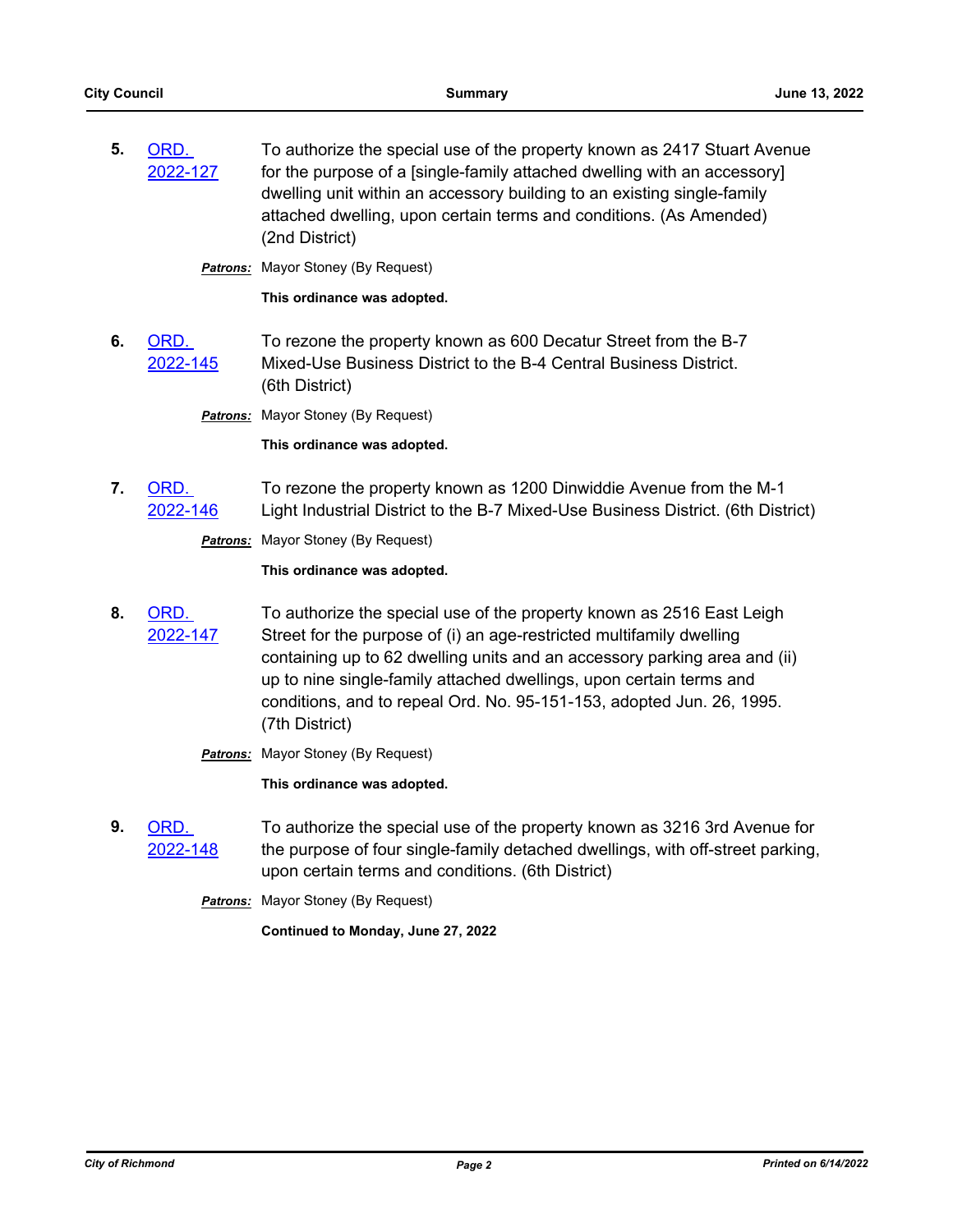**10.** ORD. [2022-149](http://richmondva.legistar.com/gateway.aspx?m=l&id=/matter.aspx?key=32181) To amend Ord. No. 2021-040, adopted May 24, 2021, which adopted the Fiscal Year 2021-2022 General Fund Budget and made appropriations pursuant thereto, by re-appropriating a \$1,173,840.00 portion of the Fiscal Year 2020-2021 fund balance excess identified as an assignment of "Unspent Building Code Fees" in the City's 2021 Annual Comprehensive Financial Report, and to appropriate these funds to the Fiscal Year 2021-2022 General Fund Budget by increasing estimated revenues and the amount appropriated to the Department of Planning and Development Review by \$1,173,840.00 for the purpose of supporting the local building department functions of the Department of Planning and Development Review's Division of Permits and Inspections in compliance with Va. Code § 36-105.

### *Patrons:* Mayor Stoney

**This ordinance was adopted.**

**11.** ORD. [2022-153](http://richmondva.legistar.com/gateway.aspx?m=l&id=/matter.aspx?key=32185) To authorize the Chief Administrative Officer to accept funds in the amount of \$30,000.00 from the National League of Cities Institute, Inc., to amend the Fiscal Year 2021-2022 Special Fund Budget by creating a new special fund for the Office of Minority Business Development called The National League of Cities Special Fund, and to appropriate the increase to the Fiscal Year 2021-2022 Special Fund Budget by increasing estimated revenues and the amount appropriated to the Office of Minority Business Development's The National League of Cities Special Fund by \$30,000.00 for the purpose of funding technical assistance and consulting services for the City in connection with the National League of Cities Institute, Inc., technical assistance program.

*Patrons:* Mayor Stoney and Ms. Lambert

**This ordinance was adopted.**

- **12.** ORD. [2022-155](http://richmondva.legistar.com/gateway.aspx?m=l&id=/matter.aspx?key=32189) To authorize the Chief Administrative Officer and the Director of Procurement Services, for and on behalf of the City of Richmond, to execute the fifth Contract Modification to Contract No. 16000022041 between the City and Manchester Marketing, Inc. T/A Seibert's Towing for towing-related services and tow lot operation for the purpose of documenting the exercise of the second renewal option of Contract No. 16000022041.
	- *Patrons:* Mayor Stoney

**This ordinance was adopted.**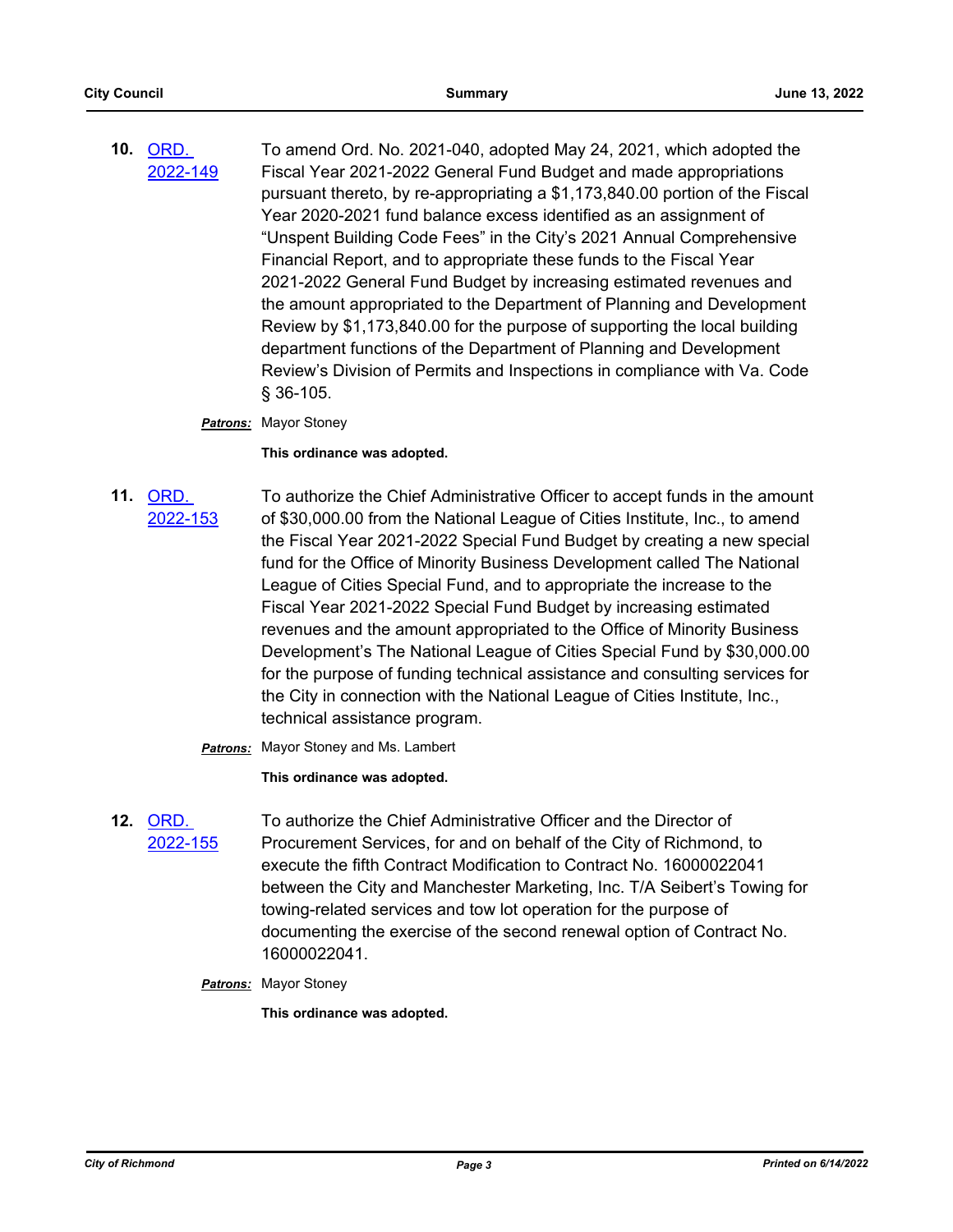- **13.** ORD. [2022-157](http://richmondva.legistar.com/gateway.aspx?m=l&id=/matter.aspx?key=32190) To amend Ord. No. 2021-042, adopted May 24, 2021, which (i) accepted a program of proposed Capital Improvement Projects for Fiscal Year 2021-2022 and the four fiscal years thereafter, (ii) adopted a Capital Budget for Fiscal Year 2021-2022, and (iii) determined a means of financing the same, to modify the purpose of the Heritage Center / Lumpkin's Jail (Devil's Half Acre) project in the Economic and Community Development category to provide that the scope of such project includes the planning, design, and implementation of the memorialization of the property known as 1305 North 5th Street due to the property's historical significance associated with its use as the Burial Grounds for Free People of Colour and Slaves, and the relocation, stabilization, renovation, and interpretation of the Winfree Cottage, the home of an enslaved woman. (6th District)
	- *Patrons:* Mayor Stoney, Ms. Lambert, Vice President Robertson and Ms. Jordan

#### **This ordinance was adopted.**

- **14.** ORD. [2022-158](http://richmondva.legistar.com/gateway.aspx?m=l&id=/matter.aspx?key=32191) To authorize the Chief Administrative Officer, for and on behalf of the City of Richmond, to execute a Family Lifeline Grant Contract between the City of Richmond and Family Lifeline for the purpose of expanding family support services.
	- *Patrons:* Mayor Stoney

#### **This ordinance was adopted.**

**15.** ORD. [2022-168](http://richmondva.legistar.com/gateway.aspx?m=l&id=/matter.aspx?key=32265) To amend Ord. No. 2021-040, adopted May 24, 2021, which adopted the Fiscal Year 2021-2022 General Fund Budget and made appropriations pursuant thereto, by increasing estimated revenues from real estate taxes by \$8,607,617.00, transferring funds from various agencies and non-departmental programs, and appropriating (i) a \$1,887,025.00 increase in estimated revenues from real estate taxes recognized but unappropriated by Ord. No. 2022-029, adopted Feb. 2, 2022, (ii) the aforementioned \$8,607,617.00 increase, and (iii) the aforementioned transferred funds to various agencies and non-departmental programs; and to amend Ord. No. 2021-045, adopted May 24, 2021, which adopted the Fiscal Year 2021-2022 Internal Service Fund Budgets and made appropriations thereto, by increasing estimated revenues and the amount appropriated to the Department of Information Technology Internal Service Fund by \$6,672,361.00 to provide for employee compensation adjustments in the Department of Information Technology and for automated services to various departments.

#### *Patrons:* Mayor Stoney

**This ordinance was adopted.**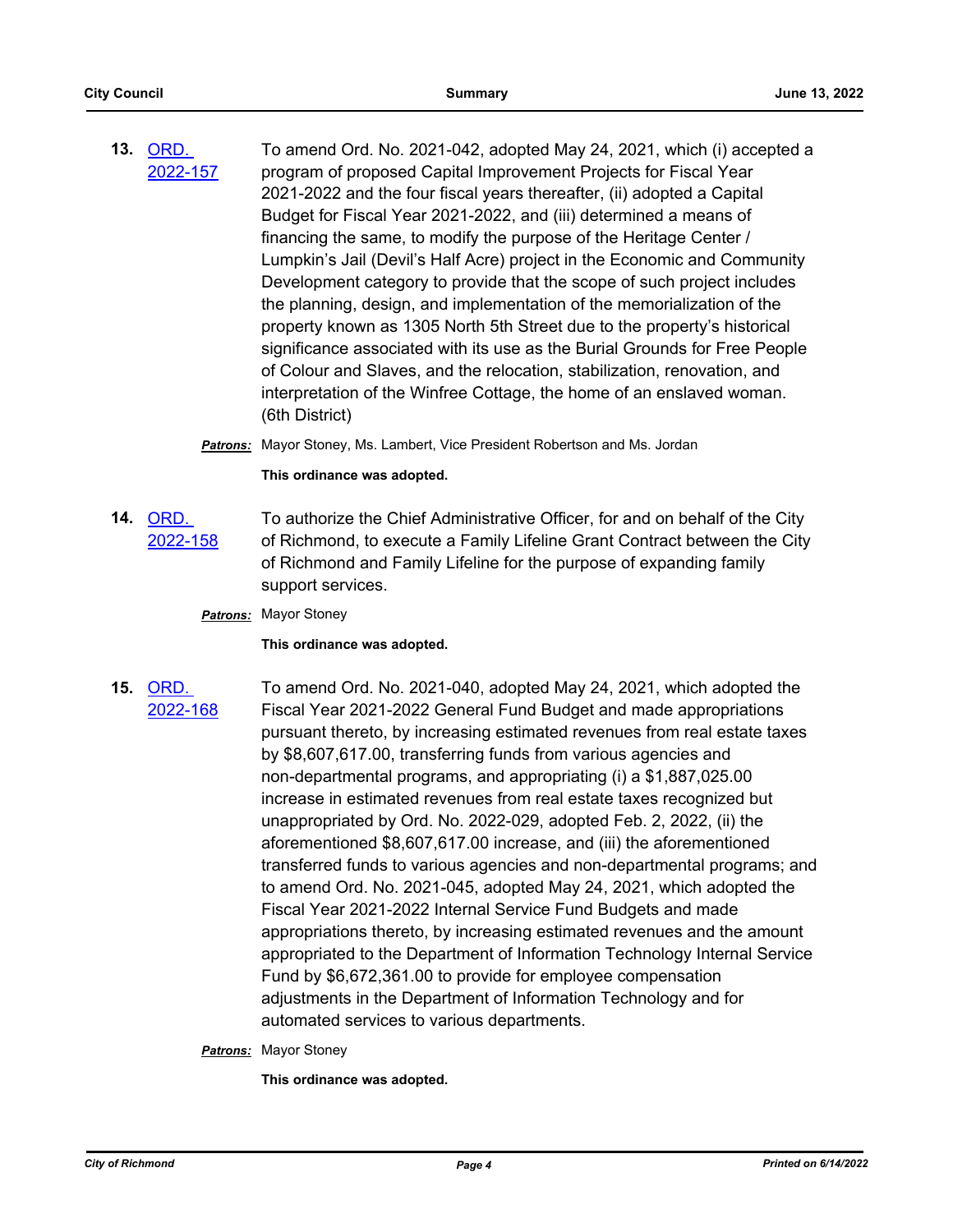| 16. | ORD.     | To authorize the City's participation in a firearm buyback program with The |
|-----|----------|-----------------------------------------------------------------------------|
|     | 2022-169 | Robby Poblete Foundation pursuant to Va. Code § 15.2-915.5, and in          |
|     |          | connection therewith to authorize the Chief Administrative Officer, for and |
|     |          | on behalf of the City of Richmond, to execute a Grant Contract between the  |
|     |          | City of Richmond and The Robby Poblete Foundation for the purpose of        |
|     |          | authorizing a firearm buyback event in accordance with Va. Code §           |
|     |          | 15.2-915.5 to reduce gun violence by decreasing the number of available     |
|     |          | firearms in the city of Richmond.                                           |

*Patrons:* Mayor Stoney, Ms. Lambert, President Newbille, Ms. Trammell, Ms. Jordan, Mr. Addison and Ms. Lynch

**This ordinance was adopted.**

- **17.** RES. [2022-R025](http://richmondva.legistar.com/gateway.aspx?m=l&id=/matter.aspx?key=31995) To express the City Council's support for highly prioritizing appropriations for the construction of combined sewer system plan projects by July 1, 2035, to improve water quality in the James River in a financially sustainable manner.
	- *Patrons:* Mayor Stoney, Ms. Lambert, Ms. Jordan, Mr. Jones, Ms. Nye, Ms. Lynch and Vice President Robertson

**This resolution was adopted.**

**18.** RES. [2022-R031](http://richmondva.legistar.com/gateway.aspx?m=l&id=/matter.aspx?key=32193) To approve the City of Richmond Plan of Services under the Virginia Juvenile Community Crime Control Act.

*Patrons:* Mayor Stoney and Ms. Lambert

**Continued to Monday, July 25, 2022**

**19.** ORD. [2021-097](http://richmondva.legistar.com/gateway.aspx?m=l&id=/matter.aspx?key=29047) To authorize the special use of the property known as 1500 North Lombardy Street for the purpose of four wall signs, upon certain terms and conditions. (3rd District)

**Patrons:** Mayor Stoney (By Request)

**Continued to Monday, July 25, 2022**

**20.** ORD. [2022-091](http://richmondva.legistar.com/gateway.aspx?m=l&id=/matter.aspx?key=31842) To amend ch. 2, art. V of the City Code by adding therein a new div. 20 (§§ 2-1202.1-2-1202.5) for the purpose of establishing a Civilian Review Board.

*Patrons:* Mayor Stoney

**Continued to Monday, September 12, 2022**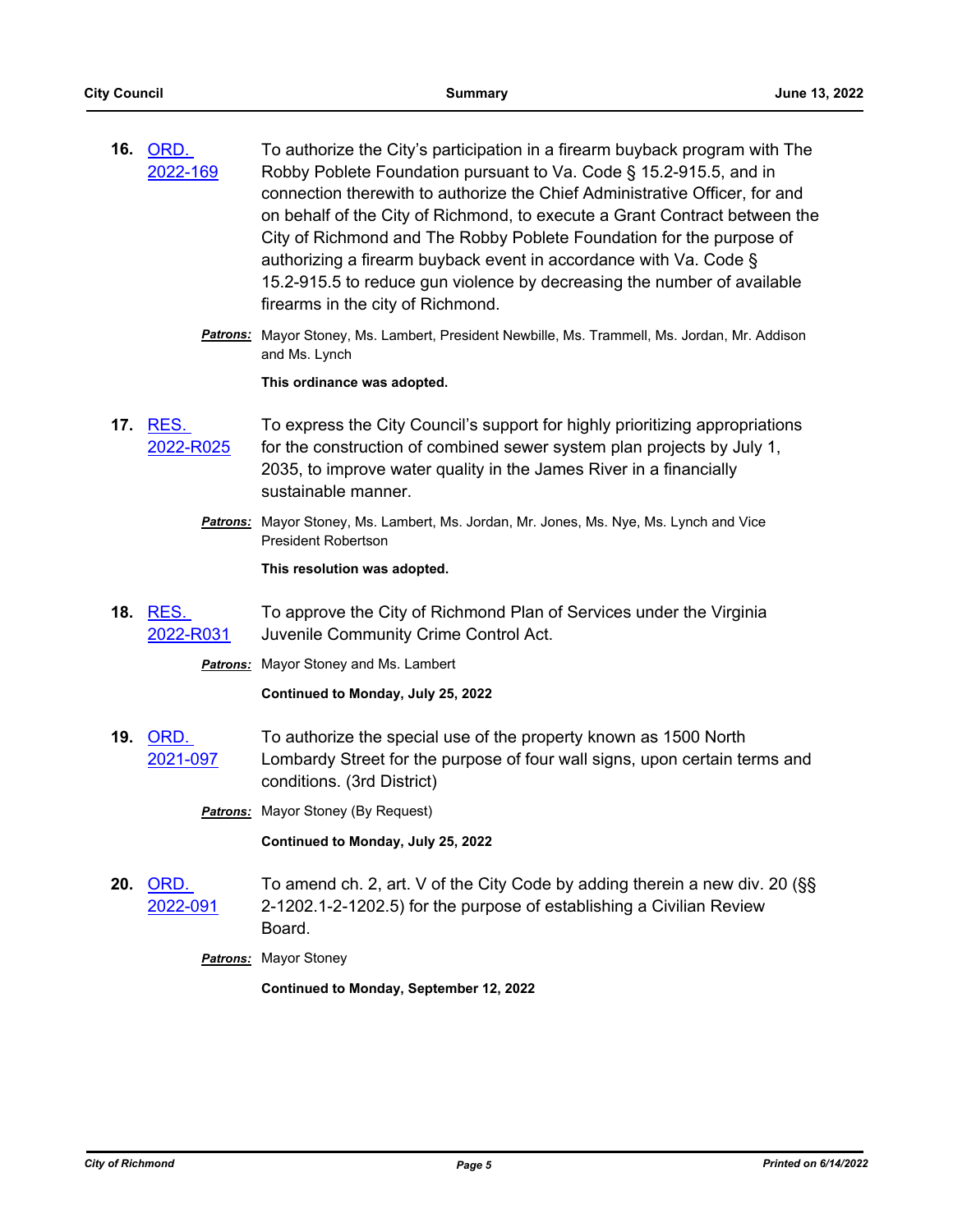| 21. ORD. | To determine that the election of the members of the Council to be held on |
|----------|----------------------------------------------------------------------------|
| 2022-119 | November 5, 2024, shall be conducted by ranked choice voting in            |
|          | accordance with section Va. Code § 24.2-673.1(B).                          |

*Patrons:* Ms. Jordan, Mr. Addison and Ms. Lynch

**Continued to Monday, September 12, 2022; Continued to the Organizational Development Standing Committee meeting on Tuesday, September 6, 2022, at 5:00 p.m.**

**22.** RES. [2019-R057](http://richmondva.legistar.com/gateway.aspx?m=l&id=/matter.aspx?key=26803) To require that Richmond Performing Arts Alliance take all actions necessary to sell at fair market value its property at 623 East Broad Street and contribute the proceeds thereof to its endowment as provided in a Comprehensive Agreement dated Sept. 14, 2007. (5th District)

*Patrons:* Mr. Agelasto

**This resolution was stricken.**

- **23.** RES. [2021-R026](http://richmondva.legistar.com/gateway.aspx?m=l&id=/matter.aspx?key=29432) To direct the City Planning Commission to prepare, submit to public hearing, and consider an amendment making certain changes to the Master Plan.
	- *Patrons:* President Newbille, Vice President Robertson, Ms. Jordan, Ms. Lambert, Ms. Trammell and Mr. Jones

**Continued to Monday, September 12, 2022**

- **24.** RES. [2022-R007](http://richmondva.legistar.com/gateway.aspx?m=l&id=/matter.aspx?key=31084) To express the Council's support, should the citizens of Richmond approve a second referendum for the development and operation of a resort casino, for using the revenues received as a result of the development and operation of such resort casino to provide a two-penny reduction in the City's real estate tax rate and funding for public schools and community infrastructure.
	- *Patrons:* Vice President Robertson, President Newbille, Ms. Trammell and Mayor Stoney

**Amended and continued to Monday, July 25, 2022**

**25.** RES. [2022-R014](http://richmondva.legistar.com/gateway.aspx?m=l&id=/matter.aspx?key=31737) To express the Council's support, should the citizens of Richmond approve a second referendum for the development and operation of a resort casino, for appropriating one-third of the revenues received as a result of the development and operation of such resort casino to a reserve fund for the purpose of supplanting any decrease in funds received by the School Board of the City of Richmond as a result of adjustments to the Commonwealth of Virginia's Composite Index of Local Ability to Pay.

*Patrons:* Ms. Lynch and Ms. Lambert

**Continued to Monday, July 25, 2022**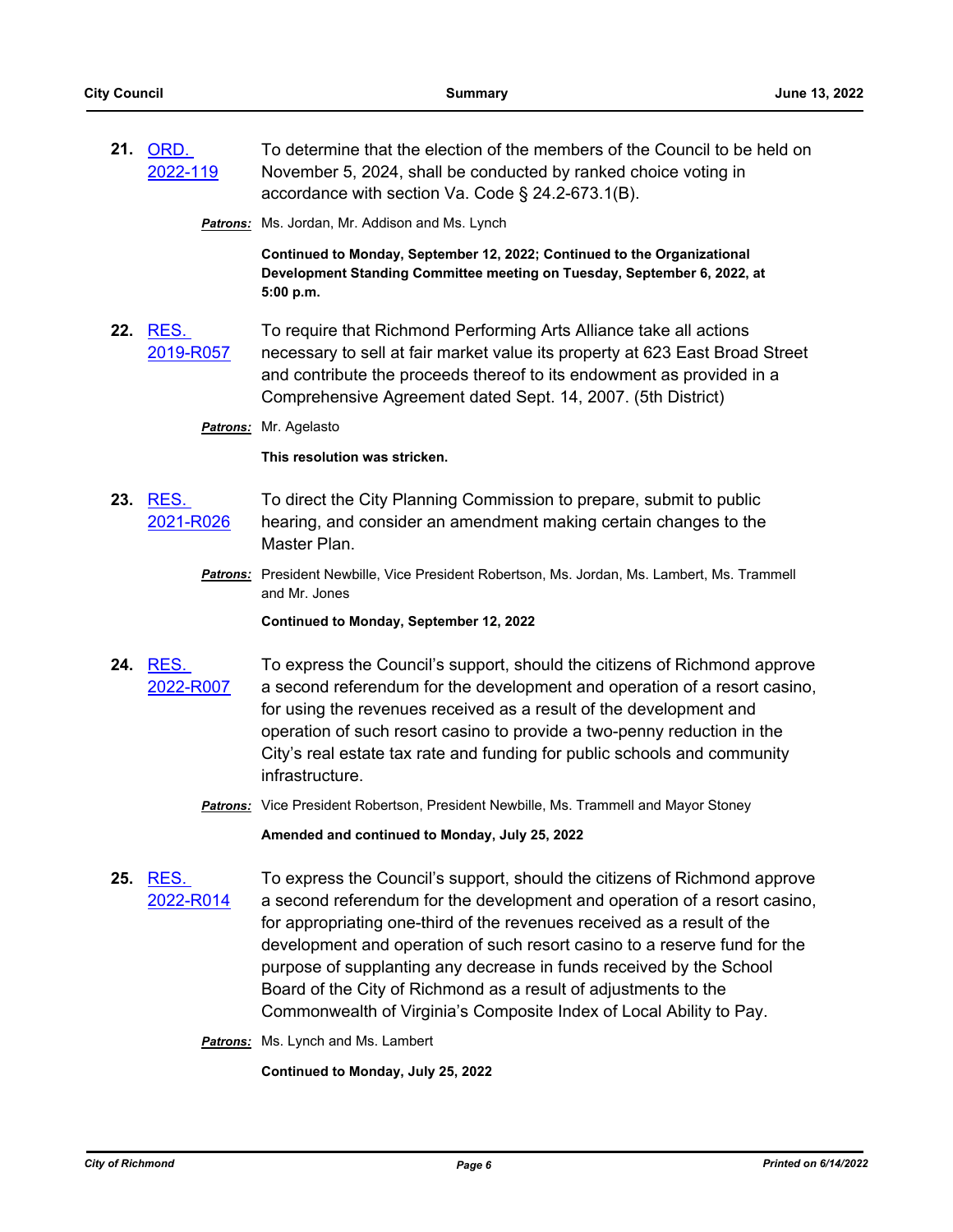**26.** RES. [2022-R039](http://richmondva.legistar.com/gateway.aspx?m=l&id=/matter.aspx?key=32307) To approve an expenditure in the total amount of \$1,440.00 from the Council District Funds for the Seventh District to provide to the Richmond Public Schools Education Foundation a grant in the amount of \$1,440.00 for expenses related to graduation events at Armstrong High School in June, 2022.

*Patrons:* President Newbille

**This resolution was introduced for expedited consideration and adopted.**

**27.** RES. [2022-R040](http://richmondva.legistar.com/gateway.aspx?m=l&id=/matter.aspx?key=32308) To approve an expenditure in the total amount of \$2,500.00 from the Council District Funds for the Second District to provide to the Richmond Public Schools Education Foundation grants in the amount of \$1,000.00 to support George W. Carver Elementary School, \$750.00 to support the Richmond Alternative School, and \$750.00 to support Thomas Jefferson High School.

*Patrons:* Ms. Jordan

**This resolution was introduced for expedited consideration and adopted.**

## **City Council will hold a public hearing on the following ordinances and resolutions on Monday, June 27, 2022, at 6:00 p.m.:**

- **28.** ORD. [2022-170](http://richmondva.legistar.com/gateway.aspx?m=l&id=/matter.aspx?key=32309) To amend Ord. No. 2021-040, adopted May 24, 2021, which adopted the Fiscal Year 2021-2022 General Fund Budget and made appropriations pursuant thereto, by accepting \$85,628.00 from the Virginia Department of Elections, and to appropriate these funds to the Fiscal Year 2021-2022 General Fund Budget by increasing estimated revenues and the amount appropriated to the Office of the General Registrar for the City of Richmond by \$85,628.00 for the reimbursement of expenditures associated with early voting expansion and Sunday voting during Fiscal Year 2021-2022.
	- *Patrons:* Mayor Stoney

**This ordinance was introduced and committee referral waived pursuant to Rule VI(B)(3)(c).**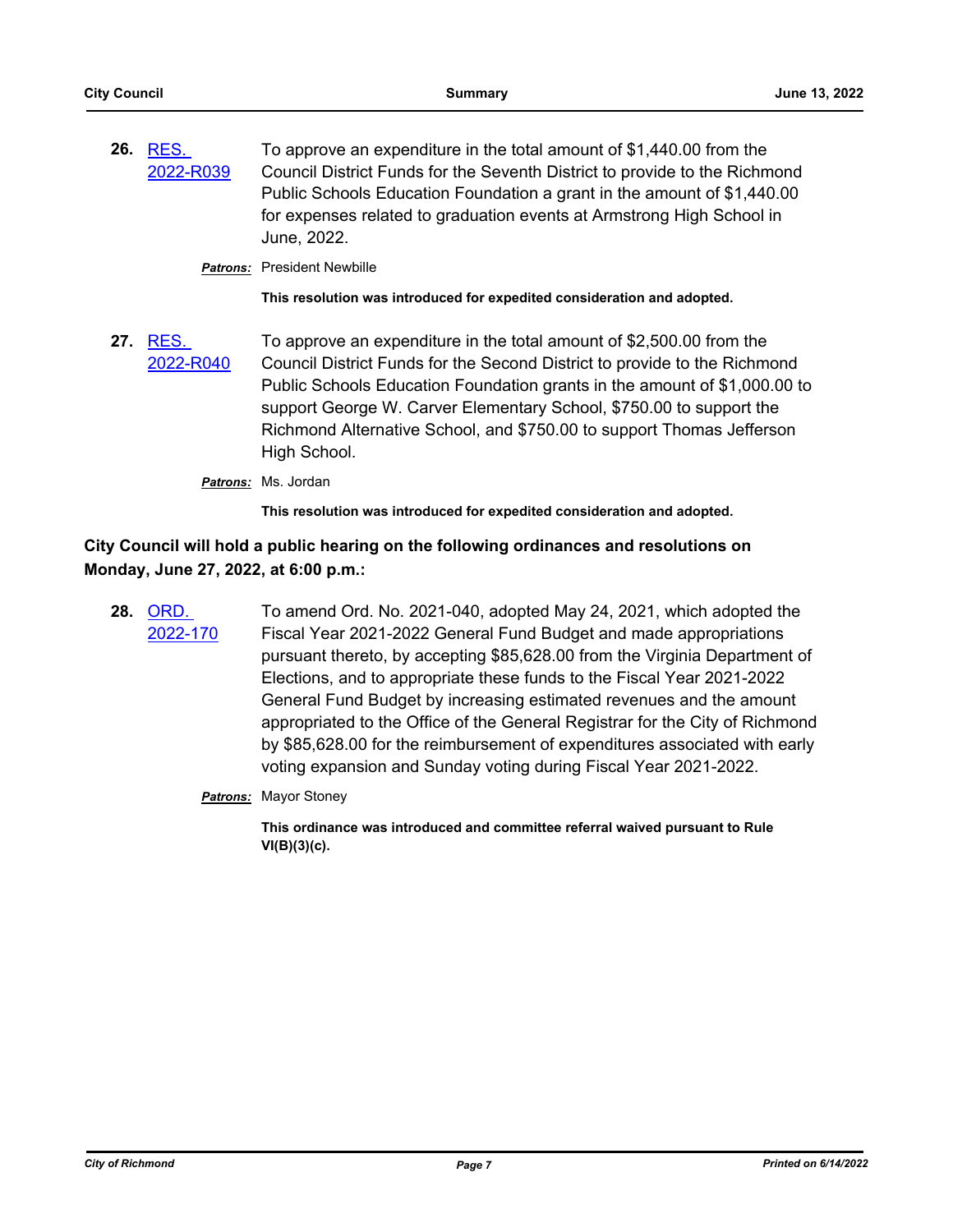**29.** ORD. [2022-171](http://richmondva.legistar.com/gateway.aspx?m=l&id=/matter.aspx?key=32310) To amend Ord. No. 2022-003, which amended the Fiscal Year 2021-2022 Special Fund Budget by creating a new special fund for the Office of the Deputy Chief Administrative Officer for Human Services called the Advancing Health Literacy Special Fund, the Fiscal Year 2021-2022 General Fund Budget by transferring \$4,000,000.00 from the Office of the Deputy Chief Administrative Officer for Human Services to the Fiscal Year 2021-2022 Special Fund Budget, and the Fiscal Year 2021-2022 Special Fund Budget by increasing estimated revenues and the amount appropriated to the Office of the Deputy Chief Administrative Officer for Human Services' Advancing Health Literacy Special Fund by \$4,000,000.00 for the purpose of funding a collaborative community health literacy program, to reduce the amount transferred from the Fiscal Year 2021-2022 General Fund Budget, Office of the Deputy Chief Administrative Officer for Human Services, and appropriated to the Fiscal Year 2021-2022 Special Fund Budget, Office of the Deputy Chief Administrative Officer for Human Services' Advancing Health Literacy Special Fund, from \$4,000,000.00 to \$2,843,640.00 to reflect accurately the amount of the appropriation available to be transferred.

#### *Patrons:* Mayor Stoney

**This ordinance was introduced and committee referral waived pursuant to Rule VI(B)(3)(c).**

## **30.** ORD. [2022-172](http://richmondva.legistar.com/gateway.aspx?m=l&id=/matter.aspx?key=32311)

To authorize the Chief Administrative Officer to submit a PY 2022 / FY 2023 Annual Action Plan to the U. S. Department of Housing and Urban Development (HUD) as an application for the receipt of Community Development Block Grant (CDBG) funds, HOME Investment Partnership (HOME) funds, Emergency Solutions Grant (ESG) funds and Housing Opportunities for Persons with AIDS (HOPWA) funds; to accept funds from the U. S. Department of Housing and Urban Development in the total amount of \$8,826,296.00; and to appropriate \$8,826,296.00 for various projects.

*Patrons:* Mayor Stoney

**This ordinance was introduced and committee referral waived pursuant to Rule VI(B)(3)(c).**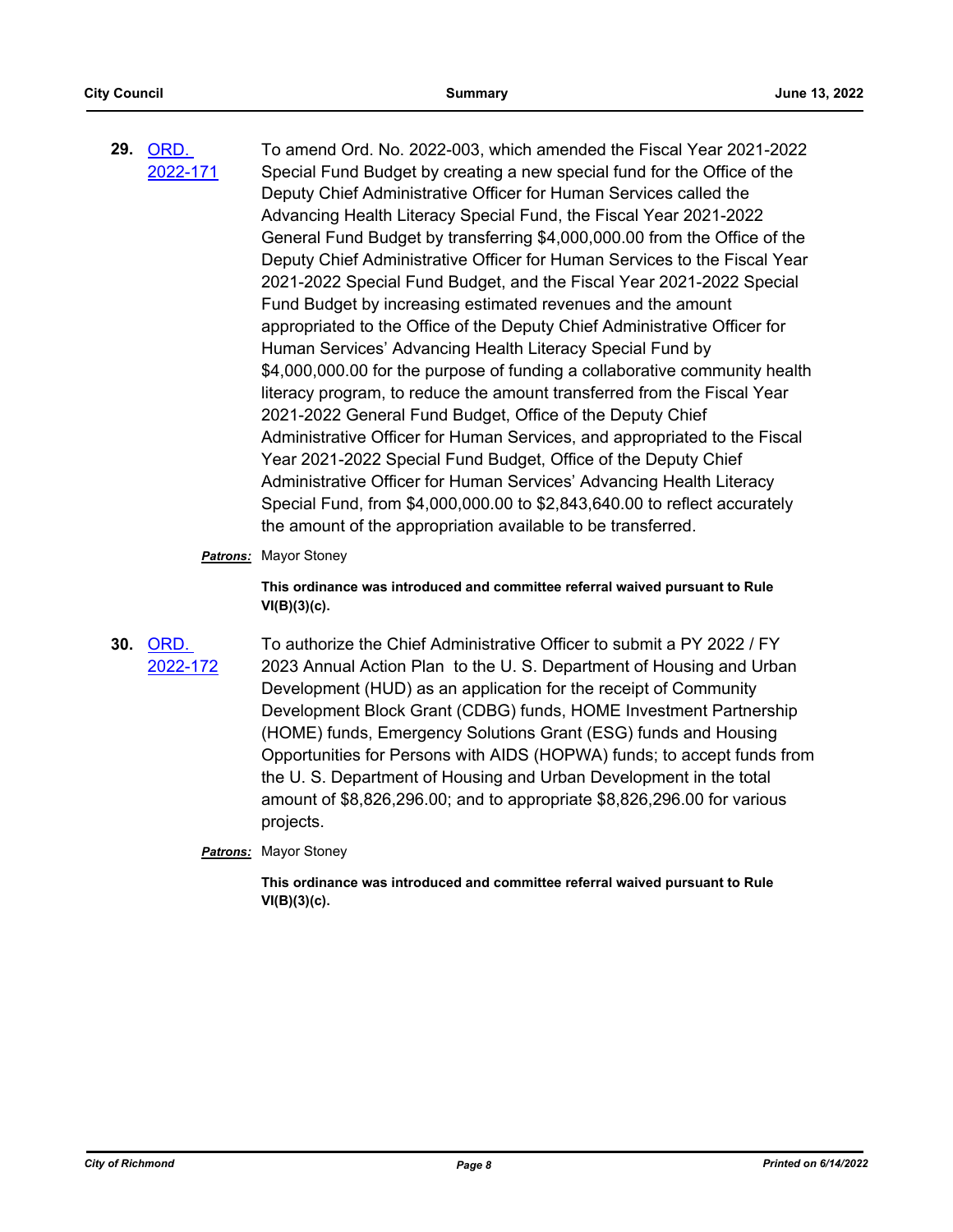**31.** ORD. [2022-173](http://richmondva.legistar.com/gateway.aspx?m=l&id=/matter.aspx?key=32312) To authorize the Chief Administrative Officer to accept funds in the amount of \$300,000.00 from the United States Department of Justice, Office of Justice Programs, to amend the Fiscal Year 2021-2022 Special Fund Budget by creating a new special fund for the Department of Police called the Bureau of Justice Assistance Special Fund, and to appropriate the increase to the Fiscal Year 2021-2022 Special Fund Budget by increasing estimated revenues and the amount appropriated to the Department of Police's Bureau of Justice Assistance Special Fund by \$300,000.00 for the purpose of funding efforts to support and coordinate training, education, and awareness of certain hate crimes through the 2021 BJA FY 21 Matthew Shepard and James Burns, Jr. Hate Crimes Program.

#### *Patrons:* Mayor Stoney

**This ordinance was introduced and committee referral waived pursuant to Rule VI(B)(3)(c).**

- **32.** ORD. [2022-174](http://richmondva.legistar.com/gateway.aspx?m=l&id=/matter.aspx?key=32314) To authorize the Chief Administrative Officer to accept funds in the amount of \$46,976.00 from the Virginia Department of Criminal Justice Services, to amend the Fiscal Year 2021-2022 Special Fund Budget by creating a new special fund for the Office of the Commonwealth's Attorney for the City of Richmond called the Restorative Justice Special Fund, and to appropriate the increase to the Fiscal Year 2021-2022 Special Fund Budget by increasing estimated revenues and the amount appropriated to the Office of the Commonwealth's Attorney for the City of Richmond's Restorative Justice Special Fund by \$46,976.00 for the purpose of funding referrals to restorative justice conferencing and educational activities to promote awareness of the restorative justice process as an alternative to entering the criminal justice system.
	- *Patrons:* Mayor Stoney

**This ordinance was introduced and committee referral waived pursuant to Rule VI(B)(3)(c).**

**33.** ORD. [2022-175](http://richmondva.legistar.com/gateway.aspx?m=l&id=/matter.aspx?key=32315) To authorize the Chief Administrative Officer to accept funds in the amount of \$125,000.00 from the United States Department of Justice, Office of Community Oriented Policing Services, and to appropriate the increase to the Fiscal Year 2021-2022 Special Fund Budget by increasing estimated revenues and the amount appropriated to the Department of Police's Community Oriented Policing Services (COPS) Special Fund by \$125,000.00 for the purpose of funding the purchase of a virtual reality training simulator for de-escalation training.

### *Patrons:* Mayor Stoney

**This ordinance was introduced and committee referral waived pursuant to Rule VI(B)(3)(c).**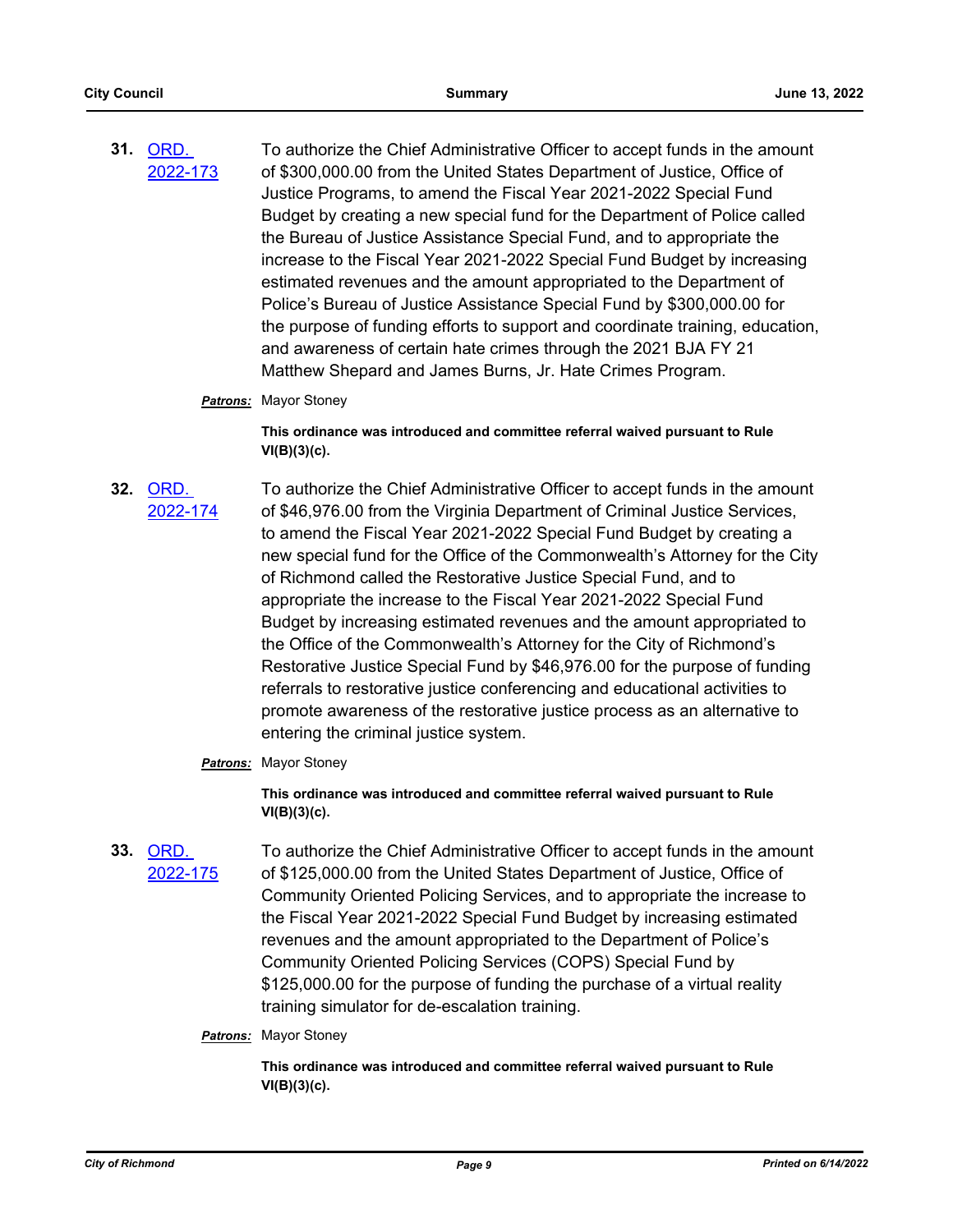**34.** ORD. [2022-176](http://richmondva.legistar.com/gateway.aspx?m=l&id=/matter.aspx?key=32316) To authorize the Chief Administrative Officer to accept funds in the amount of \$12,070.00 from the United States Department of Justice, Office of Community Oriented Policing Services, and to appropriate the increase to the Fiscal Year 2021-2022 Special Fund Budget by increasing estimated revenues and the amount appropriated to the Department of Police's Community Oriented Policing Services (COPS) Special Fund by \$12,070.00 for the purpose of funding the implementation of a credible messengers program to provide intervention services for at-risk youth.

#### *Patrons:* Mayor Stoney

**This ordinance was introduced and committee referral waived pursuant to Rule VI(B)(3)(c).**

**35.** ORD. [2022-177](http://richmondva.legistar.com/gateway.aspx?m=l&id=/matter.aspx?key=32317) To authorize the Chief Administrative Officer to accept funds in the amount of \$2,500.00 from the Cal Ripkin, Sr. Foundation, Inc., and to appropriate the increase to the Fiscal Year 2021-2022 Special Fund Budget by increasing estimated revenues and the amount appropriated to the Department of Police's Cal Ripken Special Fund by \$2,500.00 for the purpose of funding the Badges for Baseball and Healthy Lifestyles community crime prevention initiative.

### *Patrons:* Mayor Stoney

**This ordinance was introduced and committee referral waived pursuant to Rule VI(B)(3)(c).**

**36.** ORD. [2022-178](http://richmondva.legistar.com/gateway.aspx?m=l&id=/matter.aspx?key=32318) To authorize the Chief Administrative Officer, for and on behalf of the City of Richmond, to enter into the Twenty-Fifth Commercial Area Revitalization Effort Program Cooperation Agreement between the City of Richmond, Virginia, and the Economic Development Authority of the City of Richmond for the purpose of providing for the operation of the Commercial Area Revitalization Effort ("CARE") Program.

### *Patrons:* Mayor Stoney

**This ordinance was introduced and referred to the Finance and Economic Development Standing Committee meeting on Thursday, June 16, 2022, at 1:00 p.m.**

- **37.** ORD. [2022-179](http://richmondva.legistar.com/gateway.aspx?m=l&id=/matter.aspx?key=32319) To amend City Code §§ 21-50, concerning bid bonds on construction contracts, and 21-68, concerning contracting for professional services by competitive negotiation, for the purpose of reflecting amendments to state law that Va. Code § 2.2-4343(A)(12) requires the City to follow.
	- *Patrons:* Mayor Stoney

**This ordinance was introduced and referred to the Finance and Economic Development Standing Committee meeting on Thursday, June 16, 2022, at 1:00 p.m.**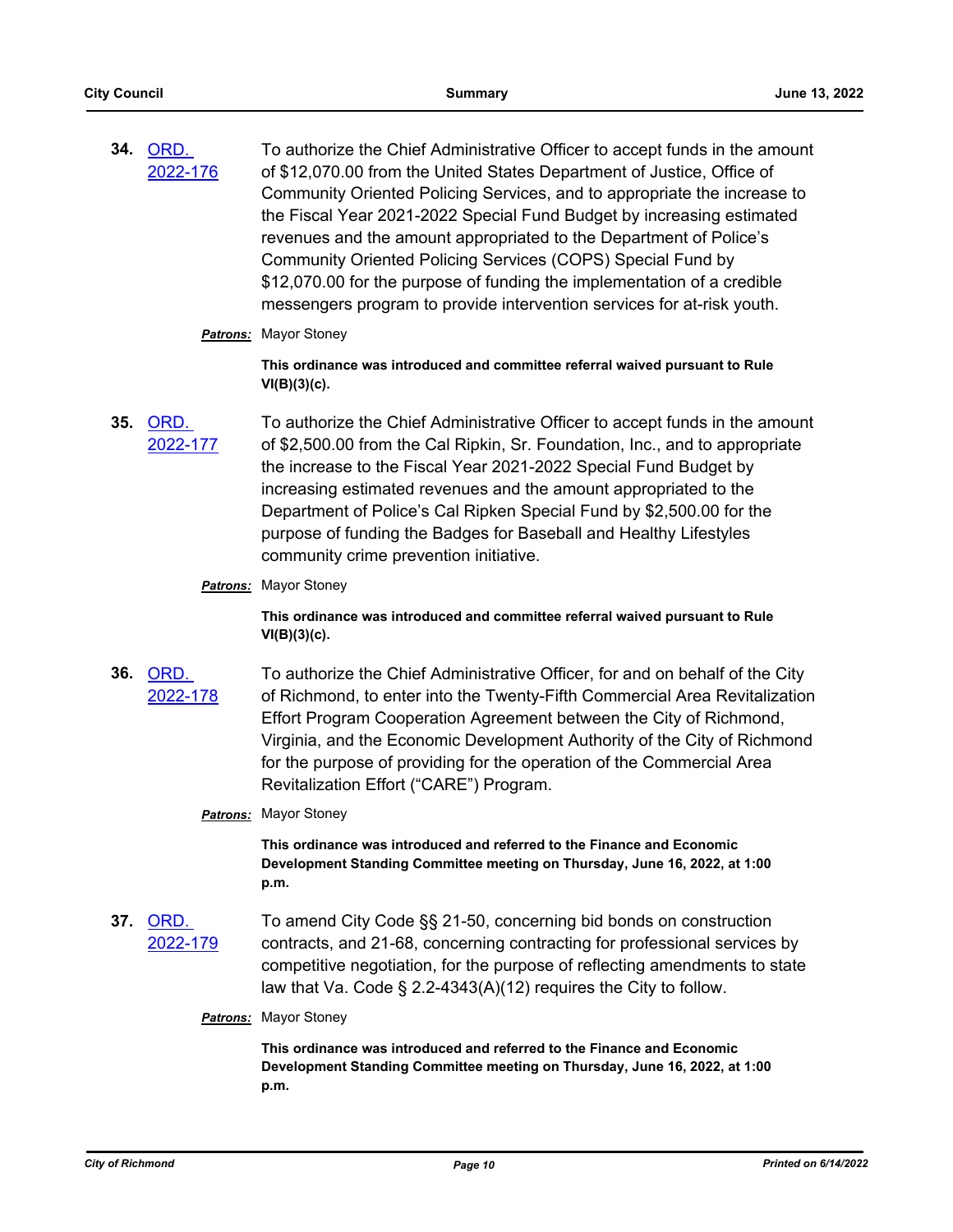**38.** ORD. [2022-180](http://richmondva.legistar.com/gateway.aspx?m=l&id=/matter.aspx?key=32320) To approve the Work Plan and Budget for the fiscal year ending Jun. 30, 2023, for the provision of services in the Downtown Richmond Special Service and Assessment Districts.

*Patrons:* President Newbille

**This ordinance was introduced and referred to the Finance and Economic Development Standing Committee meeting on Thursday, June 16, 2022, at 1:00 p.m.**

- **39.** ORD. [2022-181](http://richmondva.legistar.com/gateway.aspx?m=l&id=/matter.aspx?key=32321) To authorize the Chief Administrative Officer, for and on behalf of the City of Richmond, to execute a Deed of Quitclaim of Utility Easement between the City of Richmond and Roane Street LLC for the purpose of vacating by quitclaim deed the City's ten-foot sewer and surface flow easement on the property known as 2021 Roane Street, for nominal consideration, to Roane Street, LLC. (3rd District)
	- *Patrons:* Mayor Stoney

**This ordinance was introduced and referred to the Land Use, Housing and Transportation Standing Committee meeting on Tuesday, June 21, 2022, at 1:30 p.m.**

**40.** ORD. [2022-182](http://richmondva.legistar.com/gateway.aspx?m=l&id=/matter.aspx?key=32322) To designate the 1100 block of Randolph Street in honor of Charles Jones, Jr., and Charles Jones, III.

*Patrons:* Ms. Lynch

**This ordinance was introduced and referred to the Land Use, Housing and Transportation Standing Committee meeting on Tuesday, June 21, 2022, at 1:30 p.m.**

**41.** ORD. [2022-183](http://richmondva.legistar.com/gateway.aspx?m=l&id=/matter.aspx?key=32323) To designate the 1700 block of Blair Street in honor of Cora Jean Dickerson.

*Patrons:* Ms. Lynch

**This ordinance was introduced and referred to the Land Use, Housing and Transportation Standing Committee meeting on Tuesday, June 21, 2022, at 1:30 p.m.**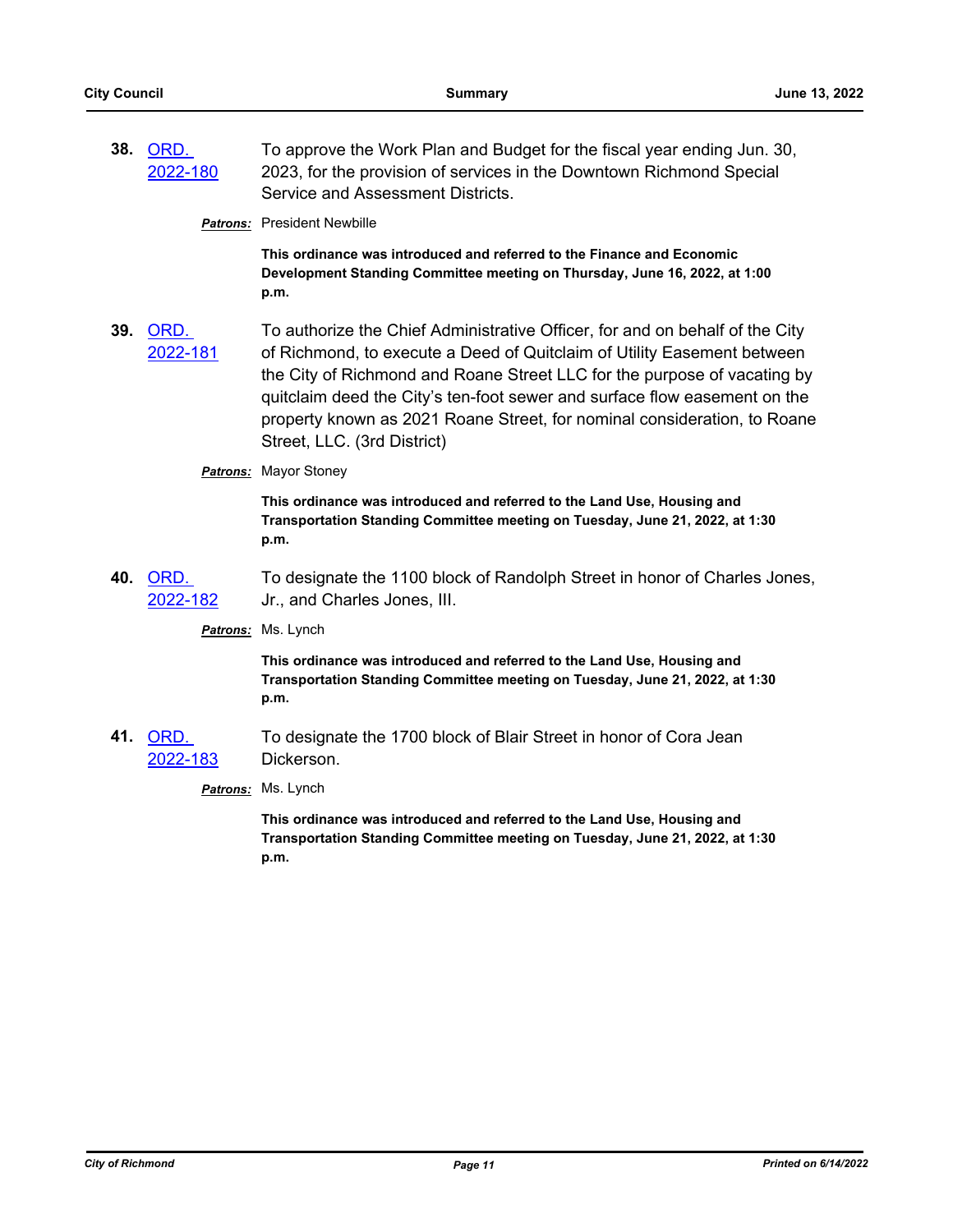- **42.** ORD. [2022-184](http://richmondva.legistar.com/gateway.aspx?m=l&id=/matter.aspx?key=32324) To amend and reordain a City ordinance, adopted Dec. 15, 1922, which dedicated the eastern portion of Plat A, Riverview Cemetery to Post Number One of the American Legion to be used for the burial of those soldiers, sailors, and marines who served in the World War and died in destitute circumstances and otherwise would be buried at the expense of the City, to, due to the decease of all veterans of World War I, authorize the burial of indigent military veterans of all American wars and conflicts in such portion.
	- *Patrons:* Ms. Lynch

**This ordinance was introduced and referred to the Land Use, Housing and Transportation Standing Committee meeting on Tuesday, June 21, 2022, at 1:30 p.m.**

- **43.** ORD. [2022-185](http://richmondva.legistar.com/gateway.aspx?m=l&id=/matter.aspx?key=32325) To accept a quitclaim deed from the School Board conveying 4929 Chamberlayne Avenue to the City and to authorize the Chief Administrative Officer to act on behalf of the City in executing such deed. (3rd District)
	- *Patrons:* Mayor Stoney

**This ordinance was introduced and referred to the Planning Commission meeting on Tuesday, June 21, 2022, at 1:30 p.m.**

- **44.** RES. [2022-R041](http://richmondva.legistar.com/gateway.aspx?m=l&id=/matter.aspx?key=32334) To express the City Council's support for the City's participation in the United States Department of Transportation's Safe Streets and Roads For All (SS4A) Grant Program to provide funding for the implementation of Vision Zero traffic safety program activities to achieve the goal of zero deaths and serious injuries on the streets of the city of Richmond.
	- *Patrons:* Mayor Stoney

**This resolution was introduced and referred to the Land Use, Housing and Transportation Standing Committee meeting on Tuesday, June 21, 2022, at 1:30 p.m.**

**45.** RES. [2022-R042](http://richmondva.legistar.com/gateway.aspx?m=l&id=/matter.aspx?key=32335) To name the east-west alley located in the block bounded by Grove Avenue, Westmoreland Street, Hanover Avenue, and Commonwealth Avenue as "Colonial Place Alley." (1st District)

*Patrons:* Mayor Stoney

**This resolution was introduced and referred to the Land Use, Housing and Transportation Standing Committee meeting on Tuesday, June 21, 2022, at 1:30 p.m.**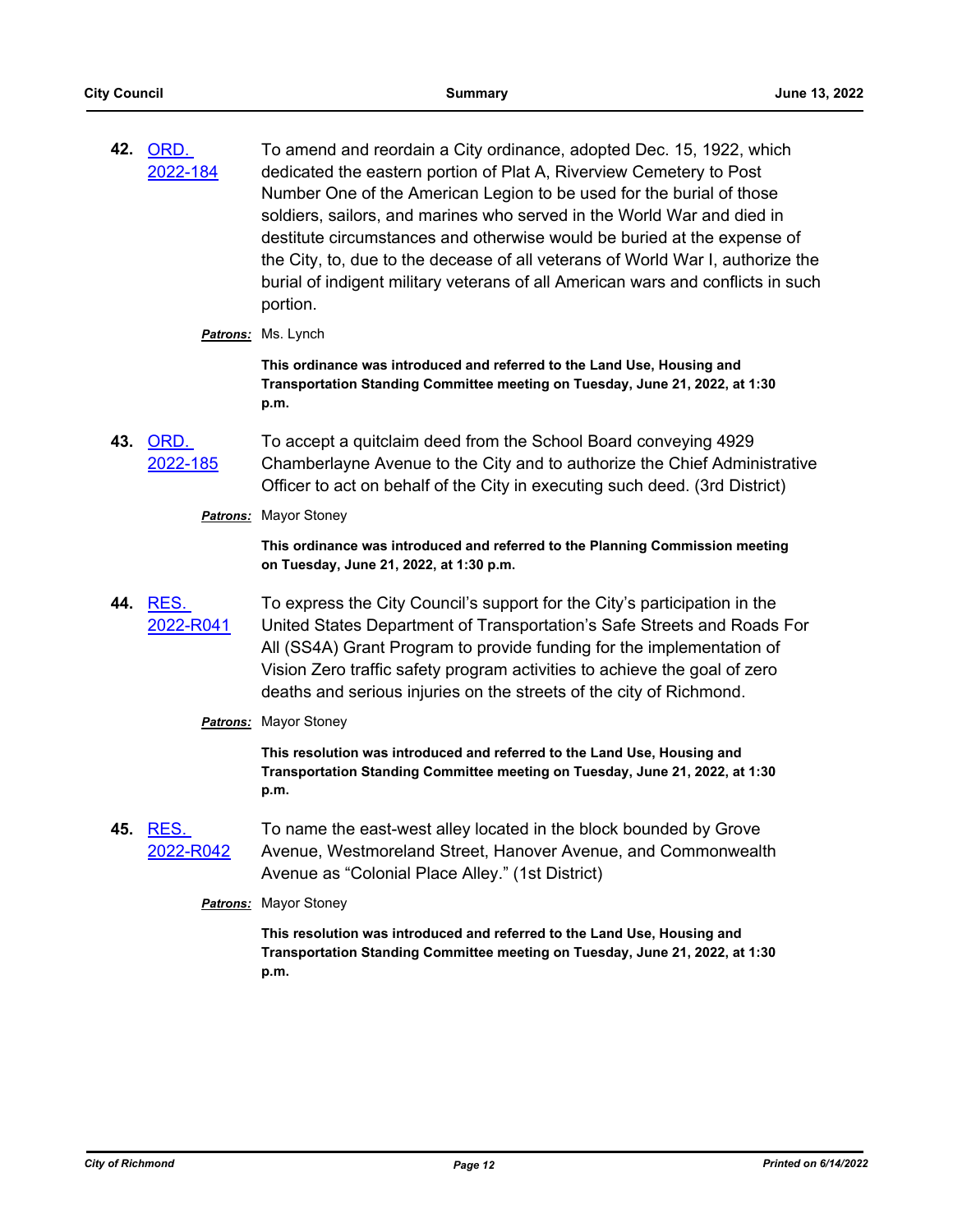## **City Council will hold a public hearing on the following ordinances and resolution on Monday, July 25, 2022, at 6:00 p.m.:**

**46.** ORD. [2022-189](http://richmondva.legistar.com/gateway.aspx?m=l&id=/matter.aspx?key=32079) To rezone the property known as 807 Oliver Hill Way from the M-1 Light Industrial District to the TOD-1 Transit-Oriented Nodal District. (6th District)

*Patrons:* Mayor Stoney

**This ordinance was introduced and referred to the Planning Commission meeting on Tuesday, July 5, 2022, at 1:30 p.m.**

**47.** ORD. [2022-190](http://richmondva.legistar.com/gateway.aspx?m=l&id=/matter.aspx?key=32076) To amend and reordain Ord. No. 80-260-81-41, adopted Mar. 9, 1981, as previously amended by Ord. Nos. 81-152-138, adopted August 24, 1981, 84-110-83, adopted May 29, 1984, 89-318-295, adopted Nov. 13, 1989, 2006-26-52, adopted Feb. 27, 2006, 2006-260-263, adopted Oct. 23, 2006, 2012-163-164, adopted Oct. 8, 2012, 2017-169, adopted Oct. 9, 2017, and Ord. No. 2022-036, adopted Mar. 28, 2022, concerning the Beaufont Oaks Community Unit Plan, to amend the use of the parcel known as 7000 West Carnation Street to allow for multifamily use. (9th District)

**Patrons:** Mayor Stoney (By Request)

**This ordinance was introduced and referred to the Planning Commission meeting on Tuesday, July 5, 2022, at 1:30 p.m.**

**48.** ORD. [2022-191](http://richmondva.legistar.com/gateway.aspx?m=l&id=/matter.aspx?key=32326) To repeal ch. 16, art. II (§§ 16-19-16-31) of the City Code; to amend ch. 30, art. VI, div. 10.1 by adding therein a new section 30-691.1:1, concerning definitions for the Affordable Dwelling Unit Density Program; and to amend City Code §§ 30-691, 30-691.1, 30-691.2, 30-691.3, 30-691.4, 30-691.6, 30-691.7, 30-691.8, 30-691.9, 30-691.11, for the purpose of revising the Affordable Housing Dwelling Unit Density Program as authorized by Va. Code § 15.2-2305.1.

### *Patrons:* Mayor Stoney

**This ordinance was introduced and referred to the Planning Commission meeting on Tuesday, July 5, 2022, at 1:30 p.m.**

- **49.** ORD. [2022-192](http://richmondva.legistar.com/gateway.aspx?m=l&id=/matter.aspx?key=30566) To authorize the special use of the property known as 2300 Fairmount Avenue for the purpose of a building containing an office use and up to four multifamily dwelling units, upon certain terms and conditions. (7th District)
	- **Patrons:** Mayor Stoney (By Request)

**This ordinance was introduced and referred to the Planning Commission meeting on Tuesday, July 5, 2022, at 1:30 p.m.**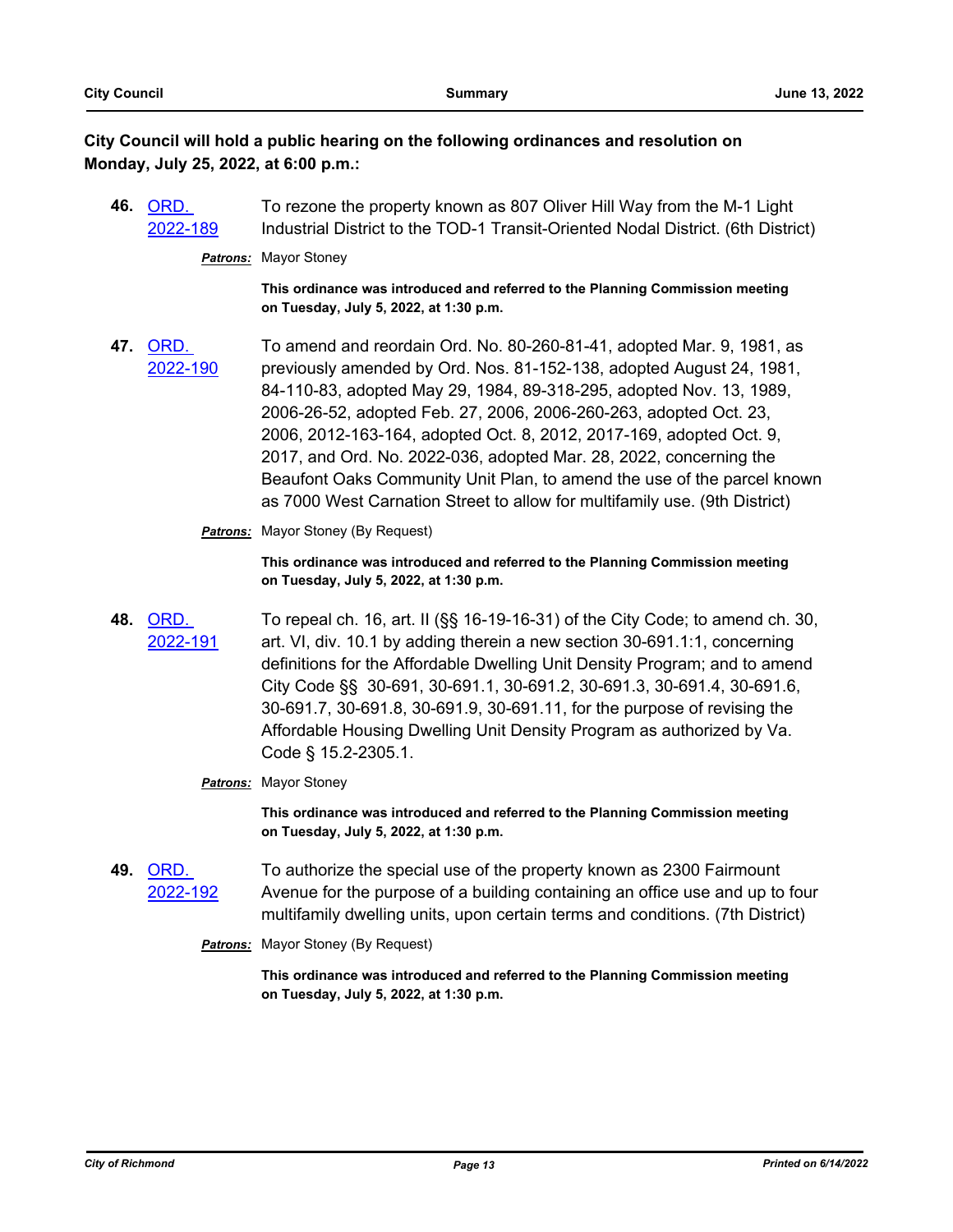**50.** ORD. [2022-193](http://richmondva.legistar.com/gateway.aspx?m=l&id=/matter.aspx?key=32071) To authorize the special use of the property known as 1117 West Leigh Street for the purpose of a two-family detached dwelling, upon certain terms and conditions. (2nd District)

**Patrons:** Mayor Stoney (By Request)

**This ordinance was introduced and referred to the Planning Commission meeting on Tuesday, July 5, 2022, at 1:30 p.m.**

**51.** ORD. [2022-194](http://richmondva.legistar.com/gateway.aspx?m=l&id=/matter.aspx?key=32080) To authorize the special use of the property known as 1207 Porter Street for the purpose of a dwelling unit within an accessory building to a single-family dwelling, upon certain terms and conditions. (6th District)

**Patrons:** Mayor Stoney (By Request)

**This ordinance was introduced and referred to the Planning Commission meeting on Tuesday, July 5, 2022, at 1:30 p.m.**

**52.** ORD. [2022-195](http://richmondva.legistar.com/gateway.aspx?m=l&id=/matter.aspx?key=32327) To authorize the Chief Administrative Officer, for and on behalf of the City of Richmond, to execute a Friends Association Grant Contract between the City of Richmond and Friends Association for Children Endowment Fund, Inc., for the purpose of stabilizing the Friends Association for Children Endowment Fund, Inc.'s child care and preschool programs.

#### *Patrons:* Mayor Stoney

**This ordinance was introduced and referred to the Education and Human Services Standing Committee meeting on Thursday, July 14, 2022, at 2:00 p.m.**

**53.** ORD. [2022-196](http://richmondva.legistar.com/gateway.aspx?m=l&id=/matter.aspx?key=32328) To authorize the Chief Administrative Officer, for and on behalf of the City of Richmond, to execute a Fulton Montessori Grant Contract between the City of Richmond and Fulton Montessori School for the purpose of expanding the Fulton Montessori School's child care and preschool programs.

### *Patrons:* Mayor Stoney

**This ordinance was introduced and referred to the Education and Human Services Standing Committee meeting on Thursday, July 14, 2022, at 2:00 p.m.**

- **54.** ORD. [2022-197](http://richmondva.legistar.com/gateway.aspx?m=l&id=/matter.aspx?key=32329) To authorize the Chief Administrative Officer, for and on behalf of the City of Richmond, to execute a Memorandum of Understanding between Richmond Public Schools and the City of Richmond for the purpose of facilitating the use of the City's public schools by the City's Department of Parks, Recreation, and Community Facilities.
	- *Patrons:* Mayor Stoney

**This ordinance was introduced and referred to the Education and Human Services Standing Committee meeting on Thursday, July 14, 2022, at 2:00 p.m.**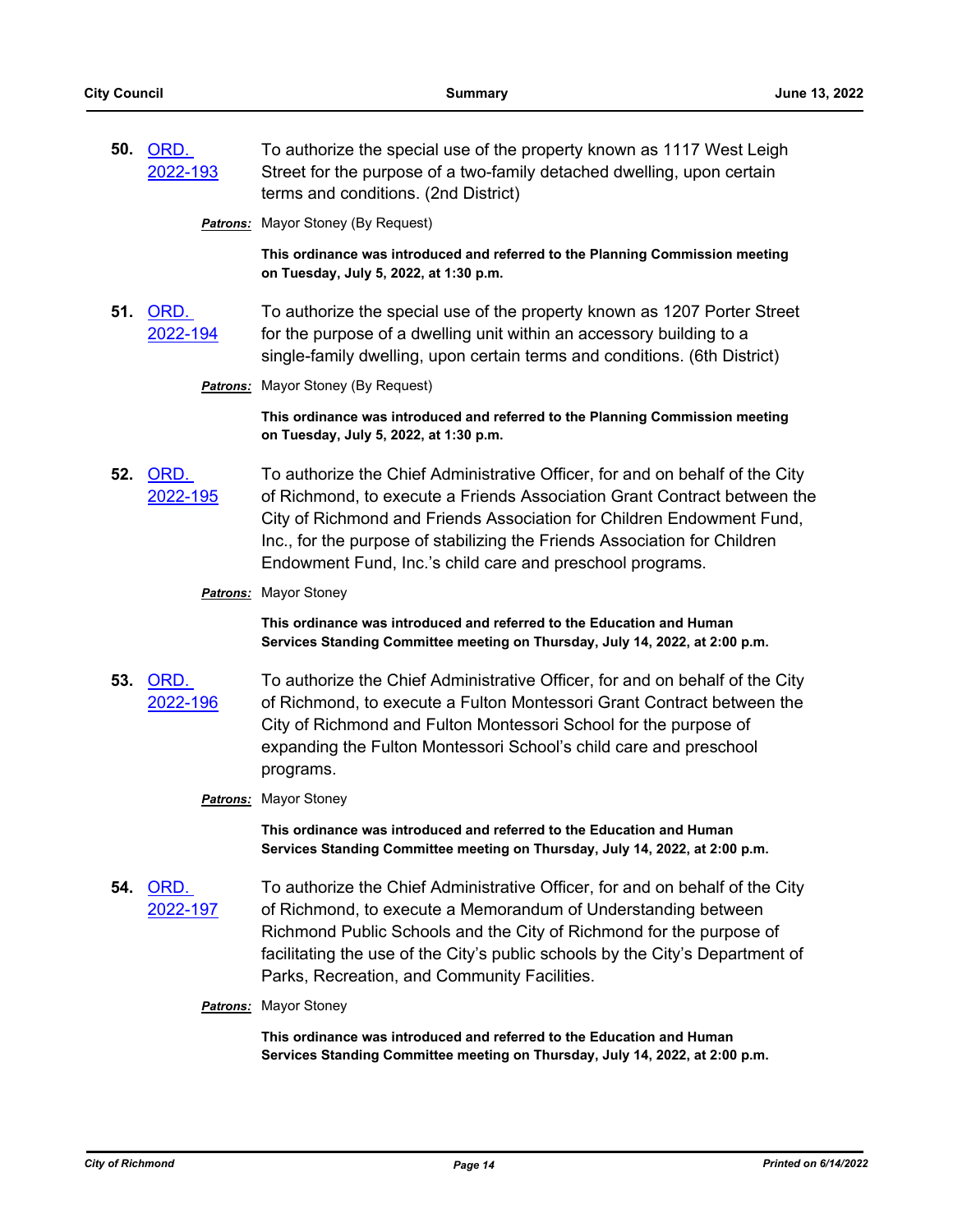**55.** ORD. [2022-198](http://richmondva.legistar.com/gateway.aspx?m=l&id=/matter.aspx?key=32330) To authorize the Chief Administrative Officer, for and on behalf of the City of Richmond, to execute a SCAN Grant Contract between the City of Richmond and Greater Richmond SCAN (Stop Child Abuse Now), Inc., for the purpose of stabilizing and expanding the Greater Richmond SCAN (Stop Child Abuse Now), Inc.'s preschool program.

#### *Patrons:* Mayor Stoney

**This ordinance was introduced and referred to the Education and Human Services Standing Committee meeting on Thursday, July 14, 2022, at 2:00 p.m.**

**56.** ORD. [2022-199](http://richmondva.legistar.com/gateway.aspx?m=l&id=/matter.aspx?key=32331) To authorize the Chief Administrative Officer, for and on behalf of the City of Richmond, to execute a St. James's Children's Center Grant Contract between the City of Richmond and St. James's Children's Center for the purpose of stabilizing the St. James's Children's Center's preschool program.

#### *Patrons:* Mayor Stoney

**This ordinance was introduced and referred to the Education and Human Services Standing Committee meeting on Thursday, July 14, 2022, at 2:00 p.m.**

**57.** ORD. [2022-200](http://richmondva.legistar.com/gateway.aspx?m=l&id=/matter.aspx?key=32332) To authorize the Chief Administrative Officer, for and on behalf of the City of Richmond, to execute a YMCA of Greater Richmond Grant Contract between the City of Richmond and the Young Men's Christian Association of Greater Richmond for the purpose of establishing two new preschool programs in the city of Richmond.

### *Patrons:* Mayor Stoney

**This ordinance was introduced and referred to the Education and Human Services Standing Committee meeting on Thursday, July 14, 2022, at 2:00 p.m.**

**58.** ORD. [2022-201](http://richmondva.legistar.com/gateway.aspx?m=l&id=/matter.aspx?key=32333) To authorize the Chief Administrative Officer, for and on behalf of the City of Richmond, to execute a YWCA Grant Contract between the City of Richmond and YWCA Richmond for the purpose of stabilizing and expanding the YWCA Richmond's preschool programs in the city of Richmond.

### *Patrons:* Mayor Stoney

**This ordinance was introduced and referred to the Education and Human Services Standing Committee meeting on Thursday, July 14, 2022, at 2:00 p.m.**

**59.** RES. [2022-R043](http://richmondva.legistar.com/gateway.aspx?m=l&id=/matter.aspx?key=32336) To adopt the City of Richmond's Emergency Operations Plan in accordance with the Commonwealth of Virginia Emergency Services and Disaster Law of 2000.

#### *Patrons:* Mayor Stoney

**This resolution was introduced and referred to the Public Safety Standing Committee meeting on Tuesday, June 28, 2022, at 12:00 p.m.**